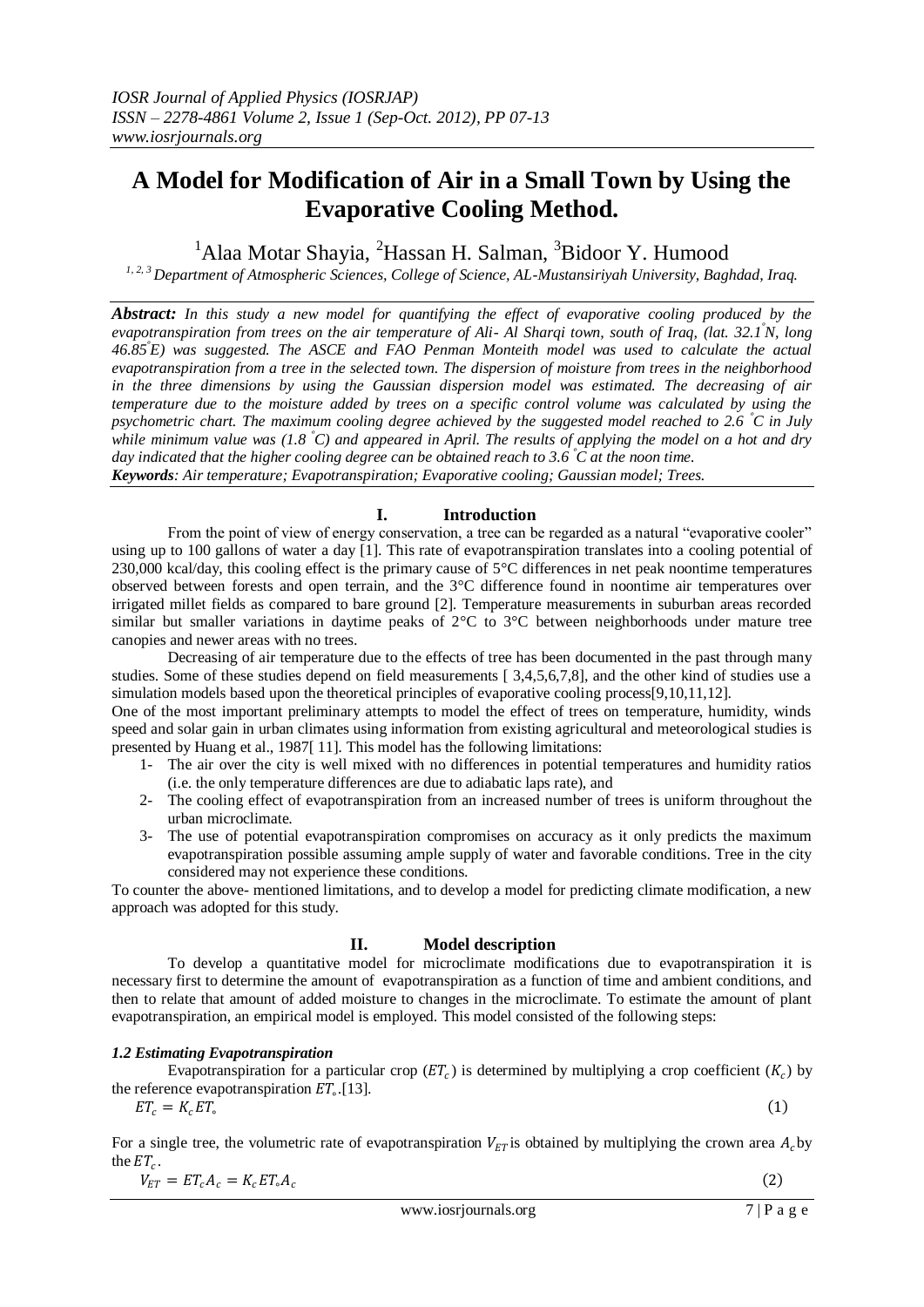To estimate the evapotranspiration rate for the selected town we used the 'ASCE and FAO Penman Monteith' method [14,15 ]. The general equation of this method detailed as following:

$$
ET_{\circ} = \frac{\left(\frac{\Delta(R_n - G) + K_{time} \rho_a c_p \frac{(e_s - e_a)}{r_a}}{\Delta + \gamma \left(1 + \frac{r_s}{r_a}\right)}\right)}{\lambda}
$$
\nre

\n(3)

where

 $ET_{\circ}$ is the reference evapotranspiration, mm. day<sup>-1</sup> or mm.  $h^{-1}$ 

 $R_n$ <br> $G$ is the net radiation, MJ.  $m^{-2}$  day<sup>-1</sup> or MJ.  $m^{-2}$  h<sup>-1</sup>

- G is the soil heat flux, MJ.  $m^{-2}$  day<sup>-1</sup> or MJ.  $m^{-2}$  h<sup>-1</sup>
- $(e_s e_a)$  represents the vapor pressure deficit of the air, hpa
- $e_{s}$ is saturation vapour pressure of the air, hpa
- $e_a\,$ is the actual vapour pressure of the air, hpa
- $\rho_a$ is the mean air density at constant air pressure,  $kg.m^{-3}$
- $c_p$ is the specific heat of the air, MJ kg<sup>-1  $\overline{0}$ </sup>C<sup>-1</sup>
- $\Delta$  is the slope of saturation vapour pressre temp relationship, Hp  ${}^{0}C^{-1}$
- $\gamma$  is the Psychometric constant, hpa  ${}^{0}C^{-1}$
- $r_{s}$ is the (bulk) surface resistance,  $\text{s m}^{-1}$
- is the aerodynamic resistance, s m<sup>-1</sup>
- $\int_{\lambda}^{r_a}$ is latent heat of vaporization, MJ  $kg^{-1}$

$$
K_{time}
$$
 is a units conversion, equal to 86400 s day<sup>-1</sup> for ET in mm day<sup>-1</sup> and equals 3600 s h<sup>-1</sup> for ET in mm h<sup>-1</sup>

## *2.2 Moisture advection across the neighborhood*

From the point of view of dispersion, the case of moisture being released by a tree, is similar to that of any other source, say an industrial plant, releasing a gas from its stack. Since water vapour behaves as a perfect gas, this analogy implies that equations used to describe pollution dispersion can be applied to vapour from a tree. Dispersion of moisture can be calculated using a simple gaussian dispersion model described below as referenced from Oke (1987) [16].

$$
\chi_{(x,y,z,H)} = \frac{X}{\pi \sigma_y \sigma_z \bar{u}} \exp\left[\frac{y^2}{2\sigma_y^2}\right] \times \left[\exp - \left(\frac{(z-H)^2}{2\sigma_z^2}\right) + \exp\left(-\frac{(z+H)^2}{2\sigma_z^2}\right)\right]
$$
(4)

where

 $\chi$  Concentration of pollution at any point in a plume (kg. m<sup>-3</sup>, more reasonably g. m<sup>-3</sup>)

 $X$  Rate of emission from the source  $(g. s<sup>-1</sup>)$ 

 $\sigma_y \sigma_z$  Horizontal and vertical standard deviation of the poullutant distribution in the y and z direction (m)

- $\overline{u}$  Mean horizontal wind speed through the depth of the plume  $(m.s^{-1})$
- $H$  Height of tree from base of trunk to center of foliage (m)

A tree can be assumed to be a stack projection, of Height H, which releases vapour at a steady rate *X*, calculated by using the model for evapotranspiration described earlier.

#### *3.2 Moisture dispersion within neighborhood*

Using the equations (3) and (4), rate of evapotranspiration and moisture dispersion from a single tree can be determined. The same method is now applied to a single control volume of dimension (length 20m, width 20m) contains 13 trees and a volume of air above and around it. The upper limit of the control volume is defined by the blending height which is a function of the height of the roughness elements (trees) contained in the volume.

The neighborhood is broken in too many such control volumes. The phenomenon of advection of moisture can now be treated as advection from one control volume to the next (adjacent) control volume and so on.

Calculations are done for each control volume, and solved for the resultant relative humidity of the air in that volume.

The geometry of the neighborhood is interpreted, in two dimensions to represent the neighborhood plan, for the worksheet calculations. Trees are identified by marking cells in the worksheet as "1"s and free space as "2" severy cell represents a square of 1 meter by 1 meter.

#### *4.2 Calculating temperature in a control volume*

Using the Gaussian dispersion equation, the pattern of moisture dispersion can be calculated for any height of observation. To quantify the decrease in temperature due to evapotranspiration of trees in a control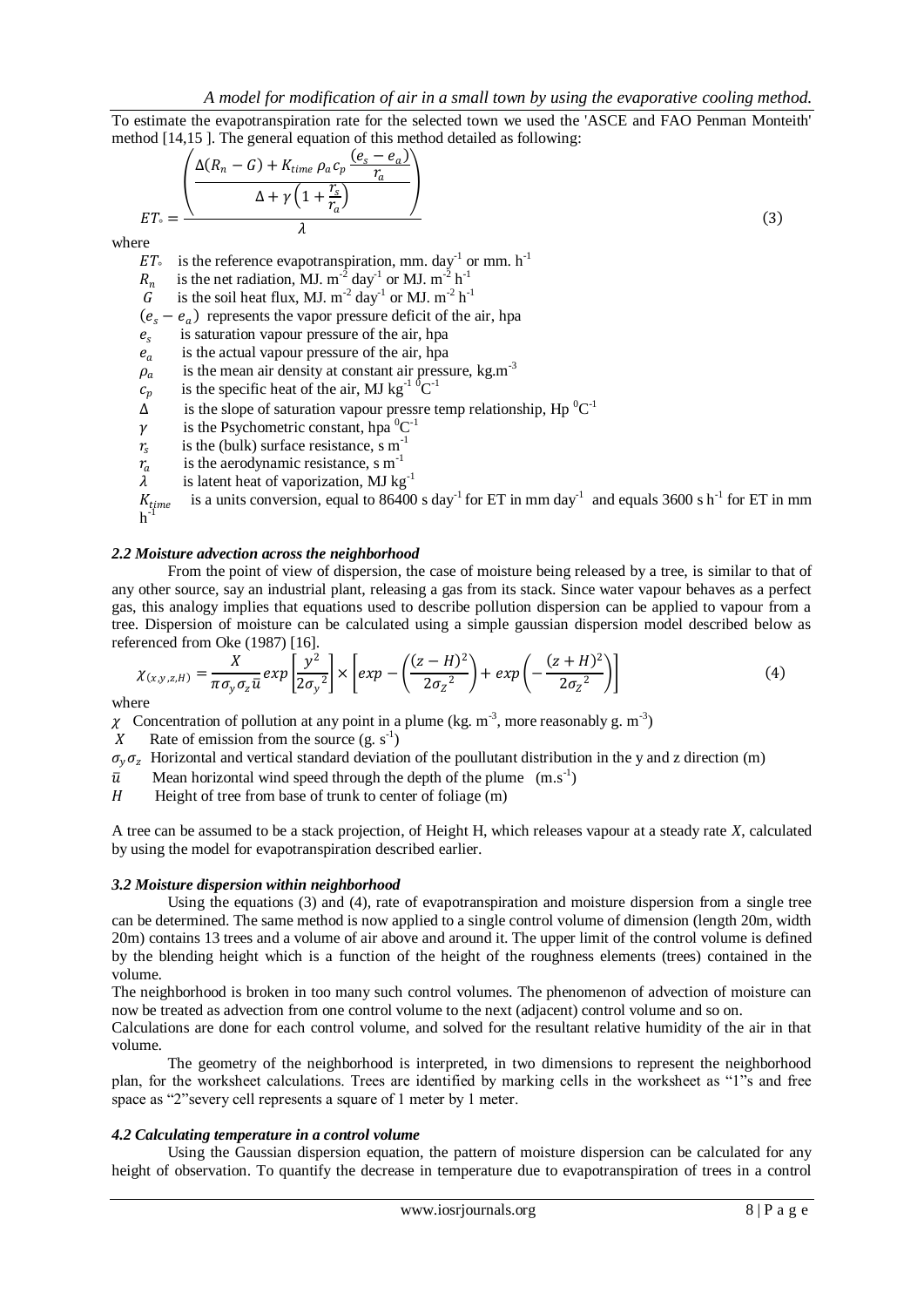volume, it is first required that total moisture content in a control volume be calculated. This is done by creating moisture contours for a plane of observation at every meter of height starting from the ground level  $(z=0)$  to the top of the control volume ( $z=h_{cv}$ , where  $h_{cv}$  is the height of the control volume), shown schematically in Figure (1). A summation of these values is done to obtain the moisture content of the control volume in grams of moisture



Fig. 1. A control volume with moisture concentration at two planes of observation at the base  $z=0$  and top  $z=h_{cy}$ 

Once this quantity of moisture is calculated, and then the decrease in dry bulb temperature can be calculated assuming the evaporation process is adiabatic and using the psychometric chart as in the case of an evaporative cooler.

All suggested model calculations have been done by using a Fortran90 program which is written to perform all these calculations.

### **III. Results and Discussions**

Ali-Al Sharqi (lat.  $32.1^{\circ}$ N, long  $46.85^{\circ}$ E) is a small urban town in the south of Iraq, it was chosen for the purposes of model applications, because the climatic conditions of this town are very suitable for the requirements of evaporative cooling applications.

The monthly average data for four parameters (air temperature, relative humidity, wind speed, solar radiation) and for a period of 30 years (1980-2000) for the selected town were used as an input data for the model. All the data were obtained from the recorded Iraqi meteorological organization and seismology for this selected town. The first and most important procedure in the application of the suggested model is the reference evapotransipiration calculations of the selected town (Ali- Al-sharqi) by using the 'ASCE and FAO Penman Monteith' Method. The variation of reference evapotranspiration and evapotranspiration for a single crop  $(ET_c)$ (we take the value of olives tree crop coefficient which is equal to 1.15) for six months is illustrated in Figure (2).This Figure shows that the high value of evapotranspiration in this town appears in June and July where it reaches 15.5 mm.day<sup>-1</sup> for the selected crop, and that is corresponding to the high values of air temperature and wind speed which were recorded in these months. The lower value of evaporatranspiration for these six months takes place in April.

The volumetric rate of evapotanspiration in  $(m^3 \text{.day}^1)$  for a single tree with a crown area equal to (9) m<sup>2</sup>) for the selected town is calculated and shown in the Figure (3). The maximum value of the volumetric rate of evapotranspiration usually appears in July, where it reaches  $0.0217 \text{ m}^3$ .day<sup>-1</sup>. The lowest value is of  $0.014$ which appears in April.



Fig. 2. The values of reference evapotranspiration and evapotranspiration for a single crop in April to Sep. period for Ali AL-Sharqi*.*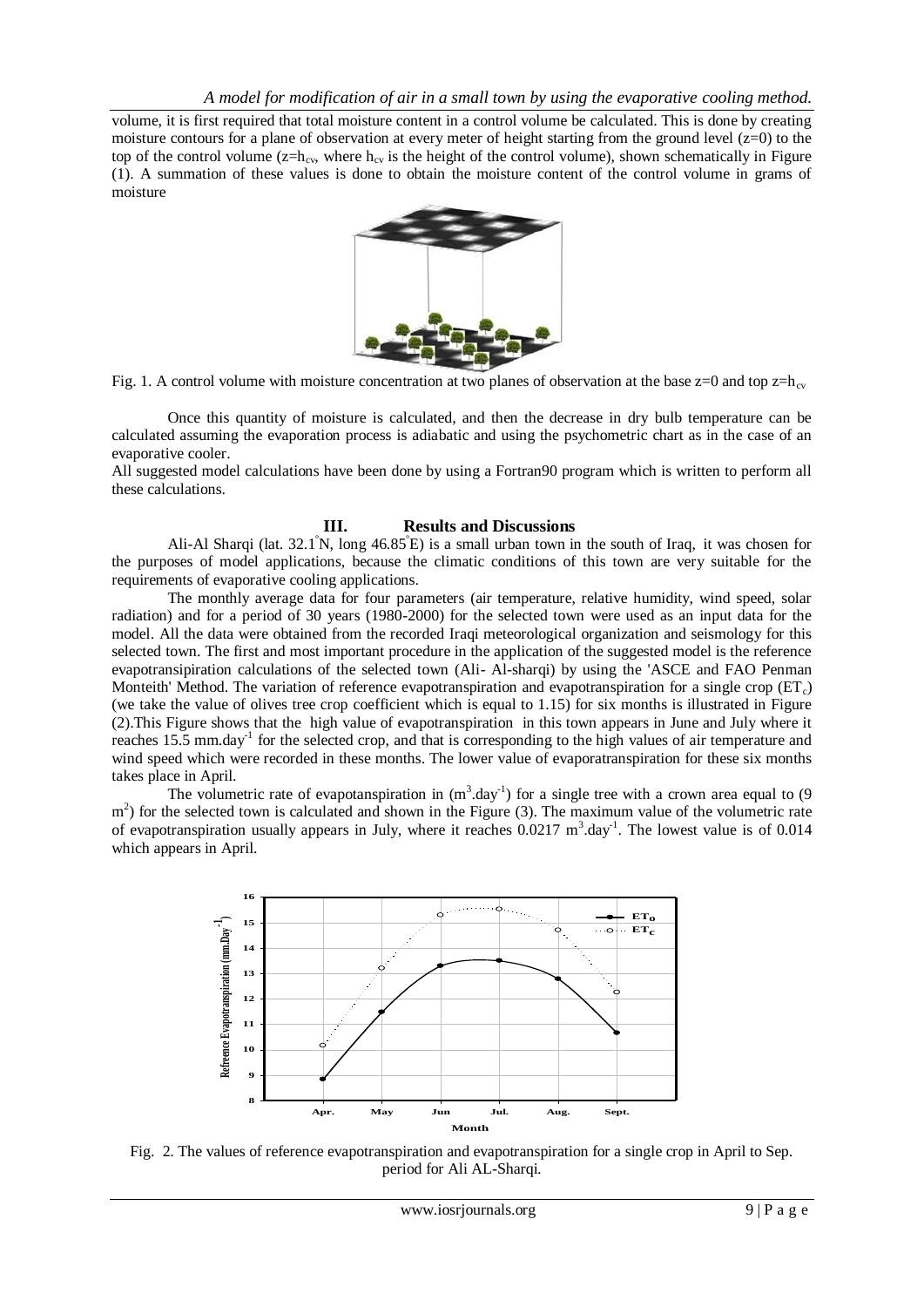

Fig. 3. Volumetric rates of evapotranspiration for a single tree at Ali AL-Sharqi.

The moisture dispersion from a single tree (crown area=9  $m^2$ , K<sub>c</sub>=1.15, height=4 m) for three dimensions (downwind (x), crosswind (y) and z) was calculated for July and for 10 heights (from z=0m to z=10 m). Tables (1 and 2) show the results of these calculations for 2 heights ( $z=0m$  and  $z=10 m$ ), the calculation of downwind direction dispersion was found to ring (0.1 m to 15 m) , while the crosswind direction dispersion ranged from (0 to 4m) for both sides of the tree.

Emission rate of source (tree)  $X$  (g.s<sup>-1</sup>) = 7.5,

Atmospheric Stability rating = B

Wind speed u  $(m.s^{-1}) = 4$ , Tree Height  $(m) = 4$ 

| Table 1. Calculations of dispersion from single tree at the height of 0 in |          |          |          |          |          |              |          |          |          |
|----------------------------------------------------------------------------|----------|----------|----------|----------|----------|--------------|----------|----------|----------|
| Crosswind                                                                  | -4       | $-3$     | $-2$     | $-1$     | $\Omega$ |              | 2        | 3        | 4        |
| Downwind                                                                   |          |          |          |          |          |              |          |          |          |
| 0.1                                                                        | $\Omega$ | $\Omega$ | $\theta$ | $\theta$ | 1.004    | $\mathbf{0}$ | $\Omega$ | $\theta$ | $\Omega$ |
|                                                                            | $\Omega$ | $\Omega$ | $\Omega$ | 0.0013   | 0.130    | 0.0013       | $\Omega$ | $\Omega$ | 0        |
| 2                                                                          | $\Omega$ | $\Omega$ | 0.0007   | 0.0229   | 0.072    | 0.0229       | 0.0007   | $\theta$ | 0        |
| 3                                                                          | $\Omega$ | 0.00026  | 0.0035   | 0.026    | 0.0514   | 0.026        | 0.0035   | 0.00026  | $\Omega$ |
| 4                                                                          | $\Omega$ | 0.0022   | 0.0082   | 0.027    | 0.0407   | 0.027        | 0.0082   | 0.0022   | $\Omega$ |
| 5                                                                          | 0.00048  | 0.006    | 0.011    | 0.0263   | 0.0343   | 0.0263       | 0.011    | 0.006    | 0.00048  |
| 6                                                                          | 0.00013  | 0.009    | 0.013    | 0.024    | 0.0297   | 0.024        | 0.013    | 0.009    | 0.00013  |
| 7                                                                          | 0.00025  | 0.013    | 0.0148   | 0.022    | 0.0266   | 0.022        | 0.0148   | 0.013    | 0.00025  |
| 8                                                                          | 0.00379  | 0.015    | 0.0152   | 0.021    | 0.0241   | 0.021        | 0.0152   | 0.015    | 0.00379  |
| 9                                                                          | 0.0049   | 0.017    | 0.0152   | 0.020    | 0.0221   | 0.020        | 0.0152   | 0.017    | 0.0049   |
| 10                                                                         | 0.0059   | 0.0177   | 0.0150   | 0.019    | 0.020    | 0.019        | 0.0150   | 0.0177   | 0.0059   |
| 11                                                                         | 0.0067   | 0.0180   | 0.0147   | 0.018    | 0.019    | 0.018        | 0.0147   | 0.0180   | 0.0067   |
| 12                                                                         | 0.0074   | 0.0182   | 0.0145   | 0.017    | 0.018    | 0.017        | 0.0145   | 0.0182   | 0.0074   |
| 13                                                                         | 0.007    | 0.0180   | 0.0141   | 0.016    | 0.017    | 0.016        | 0.0141   | 0.0180   | 0.007    |

|  |  | Table 1. Calculations of dispersion from single tree at the height of 0 m |
|--|--|---------------------------------------------------------------------------|
|  |  |                                                                           |

| Table 2. Calculations of dispersion from single tree at the height of 10 m. |          |          |          |          |       |          |          |          |                |
|-----------------------------------------------------------------------------|----------|----------|----------|----------|-------|----------|----------|----------|----------------|
| Crosswind                                                                   | $-4$     | $-3$     | $-2$     | -1       | 0     |          | 2        | 3        | 4              |
| Downwind                                                                    |          |          |          |          |       |          |          |          |                |
| 0.1                                                                         | $\Omega$ | $\theta$ | $\Omega$ | $\Omega$ | 0.418 | $\Omega$ | 0        | 0        | $\Omega$       |
|                                                                             | $\Omega$ | $\theta$ | 0        | 0.00055  | 0.054 | 0.00055  | $\Omega$ | 0        | $\overline{0}$ |
| 2                                                                           | $\theta$ | $\Omega$ | 0.00030  | 0.0096   | 0.030 | 0.0096   | 0.00030  | $\Omega$ | $\overline{0}$ |
| 3                                                                           | $\theta$ | $\Omega$ | 0.0015   | 0.0111   | 0.021 | 0.0111   | 0.0015   | $\Omega$ | $\Omega$       |
| 4                                                                           | $\Omega$ | 0.00047  | 0.0035   | 0.0116   | 0.017 | 0.0116   | 0.0035   | 0.00047  | $\Omega$       |
| 5                                                                           | 0.0002   | 0.00133  | 0.0050   | 0.0112   | 0.014 | 0.0112   | 0.0050   | 0.00133  | 0.0002         |
| 6                                                                           | 0.00058  | 0.0022   | 0.0058   | 0.0105   | 0.012 | 0.0105   | 0.0058   | 0.0022   | 0.00058        |
|                                                                             | 0.0011   | 0.0030   | 0.0063   | 0.0090   | 0.011 | 0.0090   | 0.0063   | 0.0030   | 0.0011         |
| 8                                                                           | 0.0016   | 0.0036   | 0.0065   | 0.0093   | 0.010 | 0.0093   | 0.0065   | 0.0036   | 0.0016         |
|                                                                             |          |          |          |          |       |          |          |          |                |

www.iosrjournals.org 10 | P a g e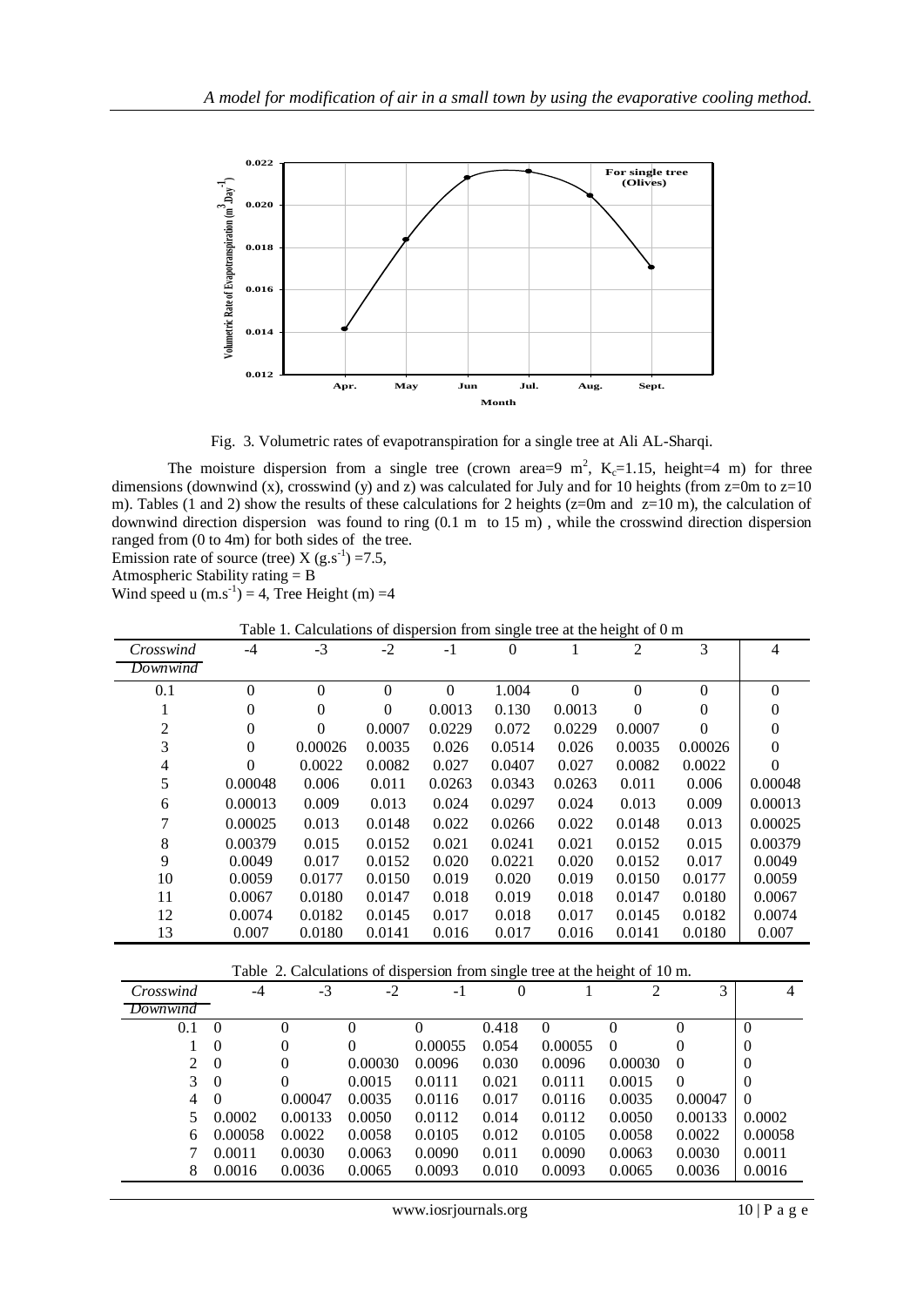*A model for modification of air in a small town by using the evaporative cooling method.*

| 9 0.0021  | 0.0041             | 0.0066 | 0.0088 | 0.0096 0.0088 |               | 0.0066 | 0.0041               | 0.0021  |
|-----------|--------------------|--------|--------|---------------|---------------|--------|----------------------|---------|
| 10 0.0026 | 0.0044             | 0.0060 | 0.0083 | 0.009         | 0.0083        | 0.0060 | 0.0044               | 10.0026 |
| 11 0.0029 | 0.0046             | 0.0065 | 0.0079 | 0.0084        | 0.0079        | 0.0065 | 0.0046               | 10.0029 |
| 12 0.0032 | 0.0048             | 0.0064 | 0.0076 |               | 0.0080 0.0076 | 0.0064 | $0.0048$ 0.0032      |         |
| 13 0.0035 | $0.00494$ $0.0062$ |        | 0.0072 |               | 0.0076 0.0072 | 0.0062 | $0.00494 \pm 0.0035$ |         |

From these tables we can notice the following points:

- 1- For all heights, the higher concentration of moisture is found near the source (single tree) i.e. at crosswind distance and downwind distance equal to zero, and this concentration starts to decrease away from the source.
- 2- In the cross wind direction no significant concentration appears after 4 m distance for all heights
- 3- In the downwind direction, the most important concentrations appear in the first fourth meters from the source and after that the concentrations will become less significant
- 4- As seen from the table (5.10), no important concentration can be obtained above this height, and that is related to the height of the source and the stability condition.

Figure (3) shows the variation of vapor concentration with height for several downwind distances along the line of the tree  $(y=0)$ . It shows how the concentration reduces as the height increases. The study suggests that the concentration becomes practically almost zero at 13m above the tree.

The graph in figure (4) represents the concentration profiles of water vapour, crosswind and downwind from the tree at ground level (z=0). The concentration decreases downwind and crosswind in a different profile as shown in this graph



Fig. 3. Concentration profiles downwind showing variation with height.



Fig. 4. Concentration for distances crosswind and downwind from single tree.

Figures (5and 6) show the contour plots of moisture concentration in the control volume of 13 trees for four heights (0, 3,7,10 m) by using the data of Ali Al-Sharqi town in July. A higher concentrations of moisture appeared at the height of 3m and that is due to the higher concentration from After this height the concentrations of moisture starts to decrease until it reaches the lowest value at the top of the control volume  $(z=10m)$ . a single tree which is calculated at this height. Figures also show that the concentrations of moisture increase downwind in the control volume, and that's because of the effects of the moisture contribution from other trees that lie in the downwind direction, and this can be seen clearly for all heights at the beginning of the control volume (upper side of figures), where the concentrations are high only around the trees while they are relatively very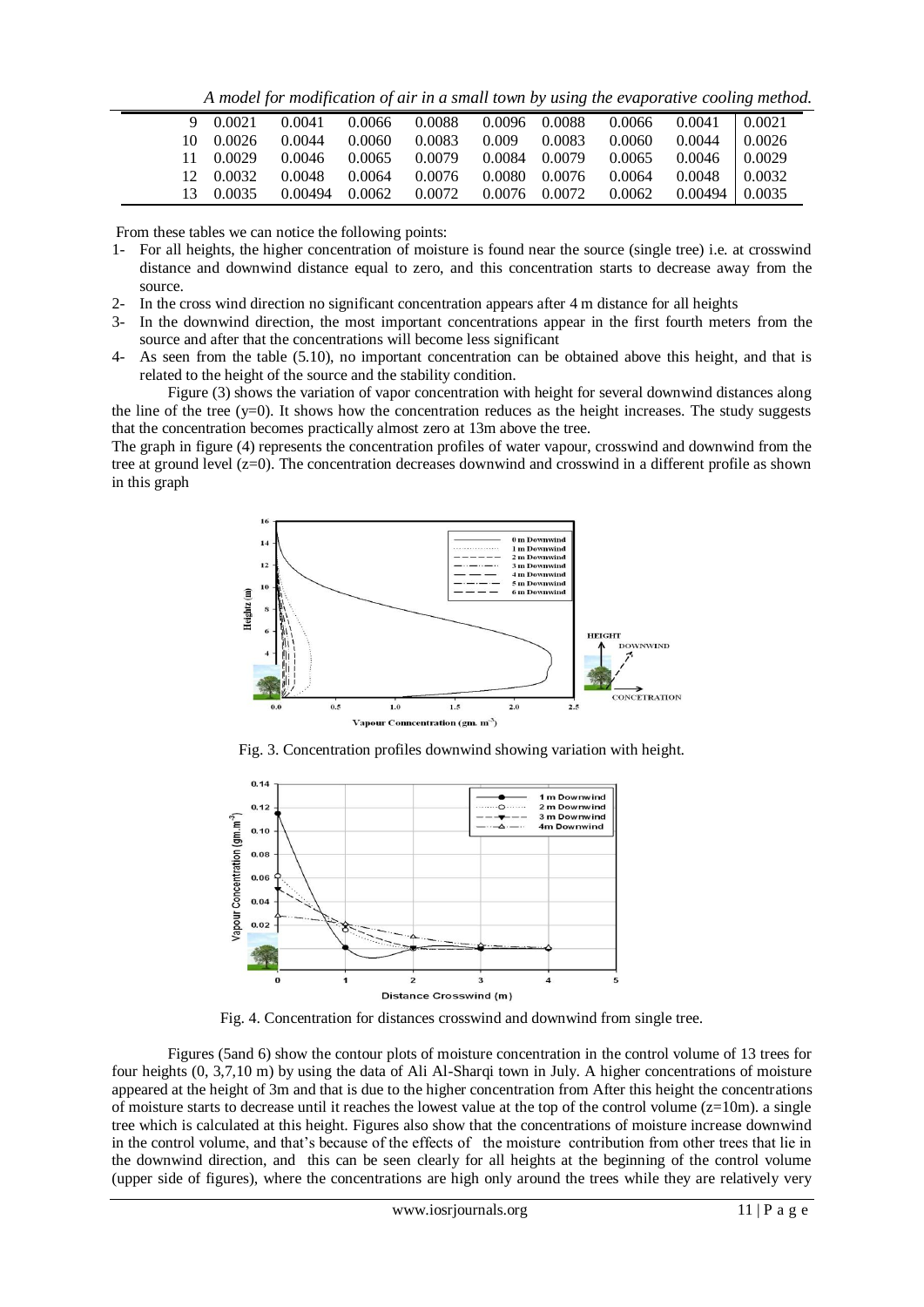low in the crosswind direction of the trees, and then starts to increase downwind inside the control volume. The calculation of the moisture concentration dispersion in the control volume also indicates that the arrangement of trees in a staggered array will clearly reduce the effects of the increasing of moisture which come from one tree to the other tree that lies in the downwind direction. The crosswind distance between trees that are put in the control volume planning also contributed to the decreasing of the wind speed reduction which is caused by the effects from other tree lie in the crosswind direction.



Fig. 5. Contour plot of moisture concentration for the control volume at tow height a: $z=0$ , b:  $z=3$  m



Fig. 6. Contour plot of moisture concentration for the control volume at tow height a: $z=7$ , b:  $z=10$  m

To quantify the temperature decreasing which was obtained by the application of the suggested model, the total moisture content  $(m_{total})$  in the control volume in grams was calculated. This is done by the summation of the values of the moisture for each level in the control volume $(m_i)$  from the ground level (i=0) to the top of the control volume (i= $h_{cv}$  where  $h_{cv}$  is the height of control volume),

$$
m_{total} = \sum_{i=0}^{i=10} m_i \tag{5}
$$

Figure (7) shows the result of these calculations in July and for the heights from (0-10m) for Ali AL-Sharqi.



Fig. 7. The total moisture content (gm) inside the control volume for heights from 0 to 10 m **Height (m)**

This Figure shows that the concentration began to increase from ground level until it reached the highest value at the level of 3m and then started to decrease upward, where it reached to the lower value at the level of 10m. By using the psychometric chart the dry bulb temperature depression in July for Ali AL-Sharqi was estimated, and it is found that the temperature depression reached 2.7 °C in this month. The same calculations were done for other months of the hot season